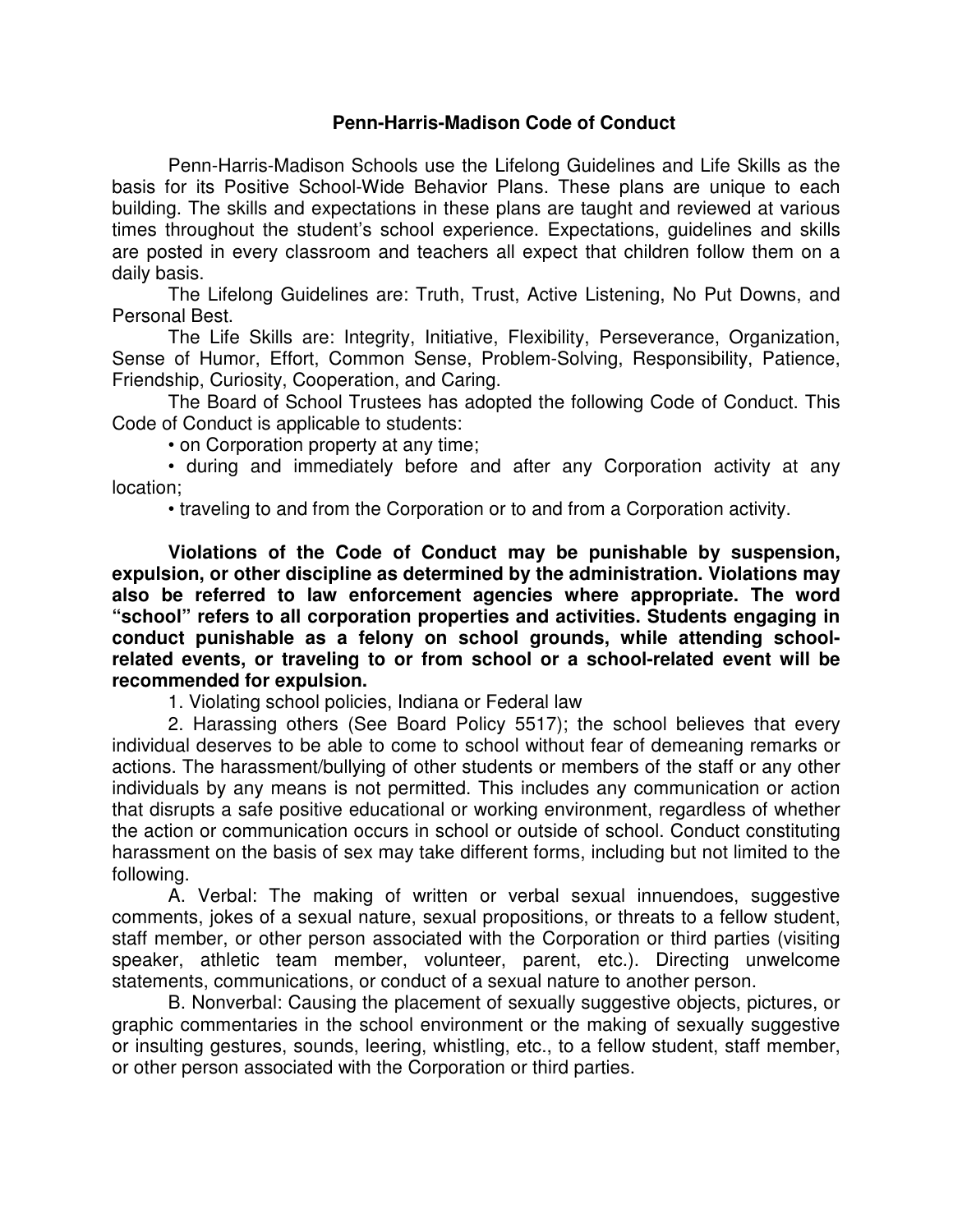C. Physical Contact: Threatening or causing unwanted touching or contact of a sexual nature, or attempts at same, including patting, pinching, brushing the body, or coerced sexual activity with a fellow student, staff member, or other person associated with the Corporation, or third parties.

**Other Protected Forms of Harassment including but not limited to: Race, Color, Religion, National Origin, Age, Disability** 

D. Verbal:

• Written or verbal innuendoes, comments, jokes, insults, threats, or disparaging remarks concerning a person's gender, national origin, religious beliefs, etc. toward a fellow student, staff member, or other person associated with the Corporation, or third parties.

• Conducting a "campaign of silence" toward a fellow student, staff member, or other person associated with the Corporation, or third parties by refusing to have any form of social interaction with the person.

E. Nonverbal: Placing insulting or threatening objects, pictures, or graphic commentaries in the school environment or making insulting or threatening gestures toward a fellow student, staff member, or other person associated with the corporation, or third parties.

F. Physical Contact: Any intimidating or disparaging action such as hitting, pushing, shoving, or spitting on a fellow student, staff member, or other person associated with the corporation, or third parties.

Any student who believes that he is the victim of any of the above actions or has observed such actions taken by another student, staff member, or other person associated with the corporation, or third parties should make contact with a staff member selected by each building principal with whom the students would most likely be comfortable in discussing a matter of this kind.

The student may make contact either by a written report or by telephone or personal visit. During this contact, the reporting student should provide the name of the person(s) whom he believes to be responsible for the harassment and the nature of the harassing incident(s). A written summary of each such report is to be prepared promptly on the appropriate form available in the school office and a copy forwarded to Dr. Kay Antonelli, Assistant Superintendent.

Each report received by a designated person shall be investigated in a timely and confidential manner. While a charge is under investigation, no information is to be released to anyone who is not involved with the investigation, except as may be required by law or in the context of a legal or administrative proceeding. No one involved is to discuss the subject outside of the investigation.

The purpose of this provision is to:

• protect the confidentiality of the student who files a complaint;

• encourage the reporting of any incidents of sexual or other forms of harassment;

• protect the reputation of any party wrongfully charged with harassment.

Additional information regarding PHM's Anti-Harassment Policy and the procedures for making and investigation complaints can be found in Board Policy 5517.

3. Bullying: (See Board Policy 5517.01) Bullying as defined in State law means overt, unwanted, repeated acts or gestures, including verbal or written communications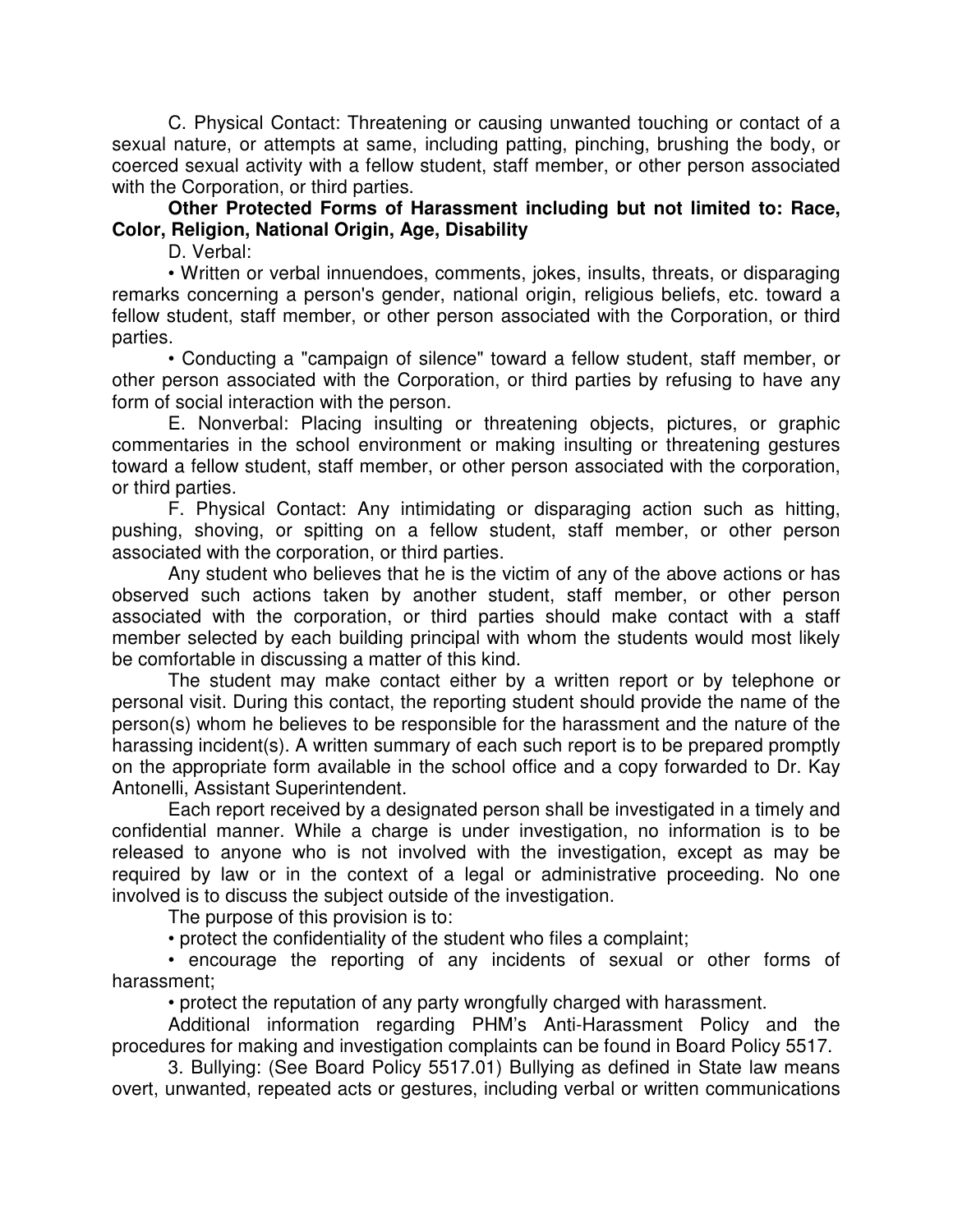transmitted in any manner (including digitally or electronically), physical acts committed, aggression, or any other behaviors committed by a student or group of students against another student with the intent to harass, ridicule, humiliate, intimidate, or harm the targeted student and create for the targeted student an objectively hostile school environment. This type of behavior is a form of harassment although it need not be based on any of the legally protected characteristics, such as sex, race, color, national origin, marital status, or disability. It includes but is not be limited to such behaviors as stalking, intimidating, menacing, coercion, name-calling, taunting, making threats, and hazing. The prohibition on bullying also applies whenever a student is using data or computer software that is accessed through a computer, computer system, or computer network. These rules may be applied regardless of the physical location in which the bullying behavior occurred, whenever (1) the individual committing the bullying behavior and any of the intended targets of the bullying behavior are both students of the P-H-M School Corporation; and (2) disciplinary action is reasonably necessary to avoid substantial interference with school discipline or prevent an unreasonable threat to the rights of others to a safe and peaceful learning environment.

Cyber-bullying: The use of any data or computer software that is accessed through a computer, computer system, or a computer network to convey overt, unwanted, repeated acts or gestures, including verbal or written communications or images transmitted in any manner, aggression, or any other behaviors that are committed by a student or group of students against another student with the intent to harass, ridicule, humiliate, intimidate, or harm the targeted student and create for the targeted student an objectively hostile school environment. These rules may be applied regardless of the physical location in which the bullying behavior occurred, whenever (1) the individual committing the bullying behavior and any of the intended targets of the bullying behavior are both students of the P-H-M School Corporation; and (2) disciplinary action is reasonably necessary to avoid substantial interference with school discipline or prevent an unreasonable threat to the rights of others to a safe and peaceful learning environment.

Any student who believes he has been or is currently the victim of bullying should immediately report the situation to the building administration, or the Superintendent. The student may also report concerns to a teacher or counselor who will be responsible for notifying the appropriate administrator or school board official. Complaints against the building principal should be filed with the Superintendent. Complaints against the Superintendent should be filed with the Board President.

Every student is encouraged and every staff member is required to promptly report any situation that they believe to be bullying behavior directed toward a student. Reports may be made to those identified above. Reports may be submitted anonymously.

4. False reporting of bullying. Students who make false reports of bullying will be subjected to discipline.

5. Knowingly causing bodily harm to another person;

6. Threatening another person with bodily injury;

7. Use of an object as a weapon; Any object that is used to threaten, harm, or harass another may be considered a weapon.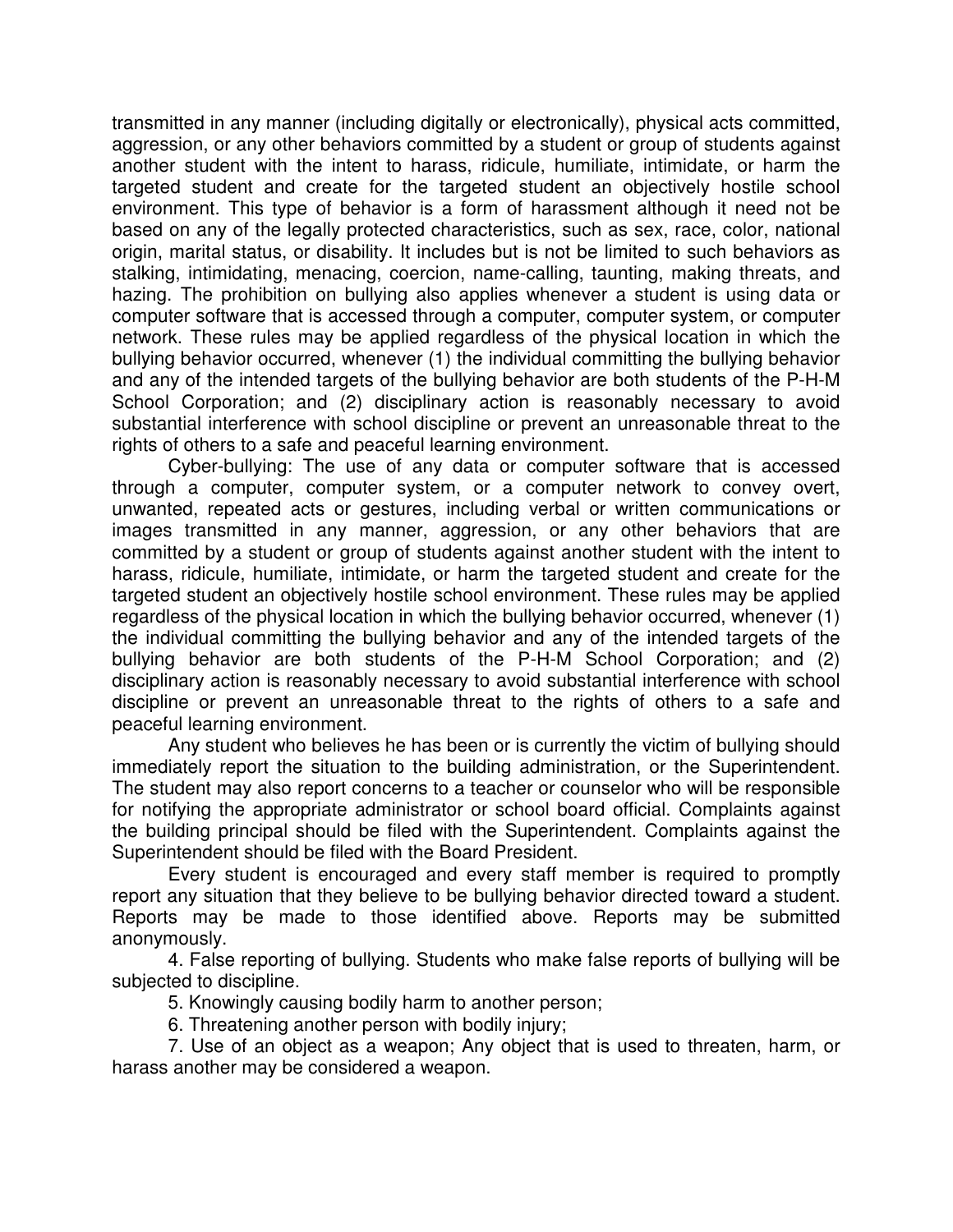This includes but is not limited to padlocks, pens, pencils, laser pointers, jewelry and so on. Intentional injury to another may result in a report to the police as well as discipline by the school. This violation may subject a student to expulsion.

8. Possessing a firearm or any other object that is readily usable as a weapon or is dangerous to others (such as fireworks)

9. Any student who is found to possess a firearm, deadly weapon, destructive device, or other weapon (as defined in

Board Policy 5772) on school property, including school buses and other school transportation, shall be reported immediately to law enforcement officials. It will make no difference whether or not the weapon belongs to someone else unless the student can provide convincing evidence that the weapon was placed in the student's possession without his knowledge. If it can be confirmed that a weapon belonged to a student other than the one who possessed the weapon, that student shall also be subject to the same disciplinary action. A weapon includes conventional objects like guns, pellet guns, knives, or club type implements. It may also include any toy that is presented as a real weapon or reacted to as a real weapon. Criminal charges may be filed for this violation. Possession of a weapon may subject a student to expulsion.

A. A firearm is defined as any weapon that is capable of or designed to expel, or that may readily be converted to expel a projectile by means of an explosion.

B. A destructive device means an explosive, incendiary, or overpressure device that is configured as a bomb, grenade, rocket with a propellant charge of more than 4 ounces, missile having an explosive or incendiary charge of more than one-quarter (1/4) ounce, mine, Molotov cocktail or device that is substantially similar to an item described in this list. In addition a destructive device can be a type of weapon that may be readily converted to expel a projectile by the action of an explosive or other propellant through a barrel that has a bore diameter of more than one-half inch or a combination of parts designed or intended for use in the conversion of a device into a destructive device.

C. A deadly weapon is defined as a loaded or unloaded firearm or a destructive device, weapon, device, taser or electronic stun weapon, equipment, chemical substance, or other material that in the manner it is used or could ordinarily be used or is intended to be used, is readily capable of causing serious bodily injury.

10. **In addition, students possessing firearms or destructive devices shall be subject to mandatory expulsion for a period of one (1) year. Students possessing deadly (or other) weapons may be subject to expulsion for a period of up to one (1) calendar year. Students engaging in conduct punishable as a felony on school grounds, while attending school-related events, or traveling to or from school or a school-related event will be recommended for expulsion** 

11. Knowledge of deadly or dangerous weapons or threats of violence. Because the School Board believes that students, staff members, and visitors are entitled to function in a safe school environment, students are required to report knowledge of deadly or dangerous weapons or threats of violence to the school administration. Failure to report such knowledge may subject the student to discipline.

12. Aggressive behavior and fighting; Penn-Harris-Madison Schools promote a safe and orderly environment for all students. Student involvement in fights or verbal confrontations on school grounds, on the school bus, at a bus stop or at any school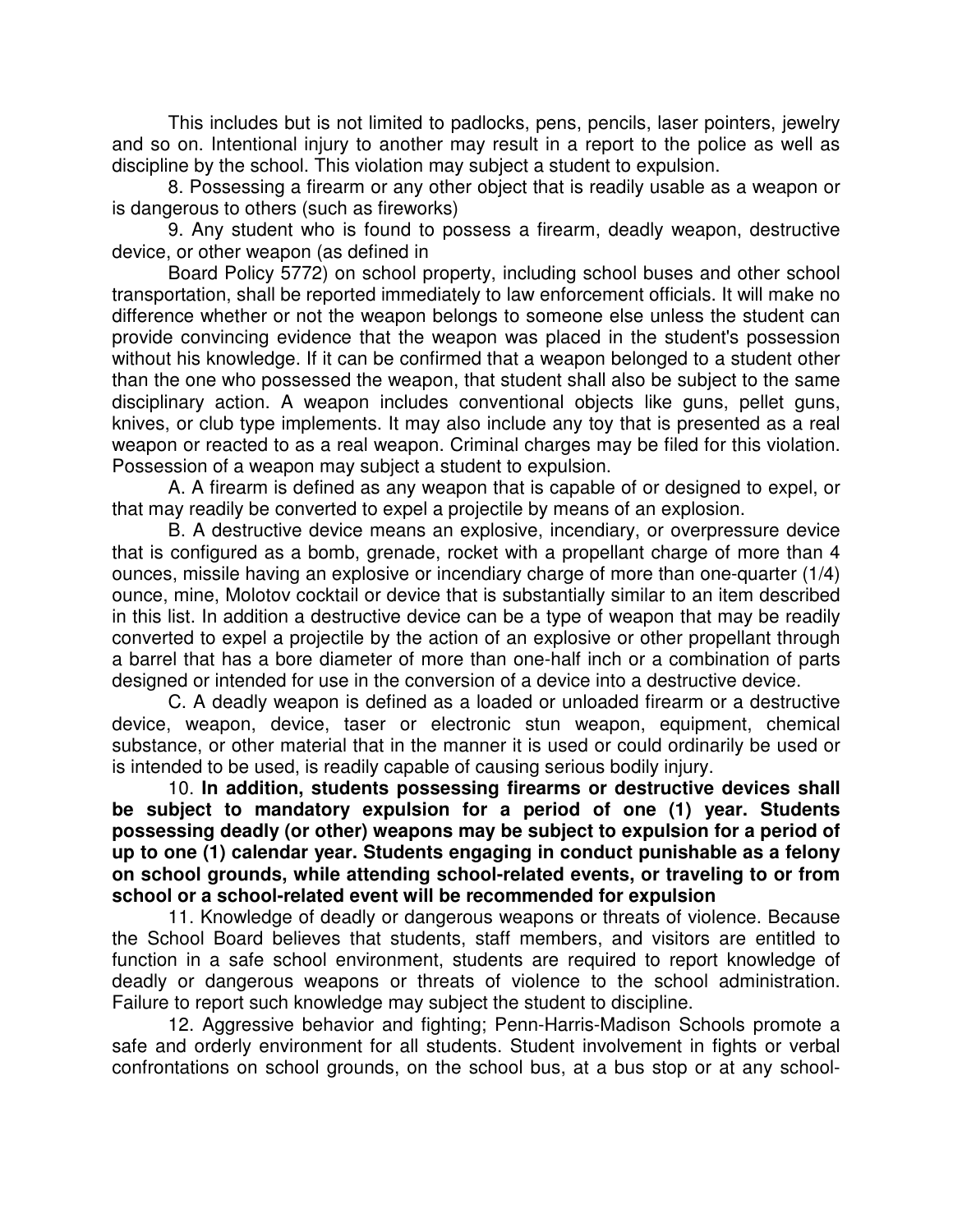sponsored activity will result in disciplinary action. In addition, students may be subject to legal action.

13. Gang-related behavior; Penn-Harris-Madison Schools prohibit all gang related behavior. The School Corporation will vigorously discipline any student who conducts gang related activities at any time when the student is under the jurisdiction of the school, on any school properties, or at any school related function or activity. Examples of gang related behavior include but are limited to the following.

• wearing of gang colors;

• wearing of any symbols that are known to be associated with gangs;

• wearing of any jewelry, clothing, or objects associated with gangs;

• creating, distributing, writing, drawing any symbols or having any in one's possession that are related to gangs;

• flashing, flagging, or any other signs or symbols by hand or gesture that is related to gangs;

• wearing of clothing in such a manner that is associated with gangs, and

• any and all other actions, whether written, verbal or non-verbal that is associated with gangs.

Disciplinary action will result for any gang related behavior which may result in suspension, expulsion and referral to legal authorities

14. Possessing, providing, selling or using a drug or any type of drug-related paraphernalia except as authorized by prescription and in compliance with Board Policy 5530 "Use of Medication"

15. Possessing, providing, selling or using any substance or any type of paraphernalia represented to be a drug or drug-related paraphernalia

16. Refusing to take a drug test when requested by administration

17. Tampering with the drug test

18. Consuming or being under the influence of a drug or alcohol except as authorized by prescription and in compliance with Board Policy 5530 "Use of Medication"

19. Possessing, providing or selling an alcoholic beverage

20. Possessing, providing, or using tobacco or any tobacco product

21. The possession of an electronic cigarette (generally known as "e-cigarette") is prohibited which also includes any item that looks like or is represented to be an electronic cigarette.

22. Stealing or damaging school property or property of another person

23. Possession of electronic equipment and cell phones; The school supplies most electronic equipment necessary in school. While students may possess cell phones and electronic devices on school property, students are prohibited from turning on their personal devices or allowing them to be visible during the school day without permission of a staff member. Students may be allowed to use personal or school issued electronic devices during instructional time with the permission of the instructor. **The school will not be responsible for lost, stolen and/or damaged phones or electronic devices at school.** By bringing electronic equipment and cell phones to school, students consent to the search of their devices for the purpose of determining ownership if the device is lost. In addition, school officials may search a student's electronic equipment and cell phone if there is reason to believe that the device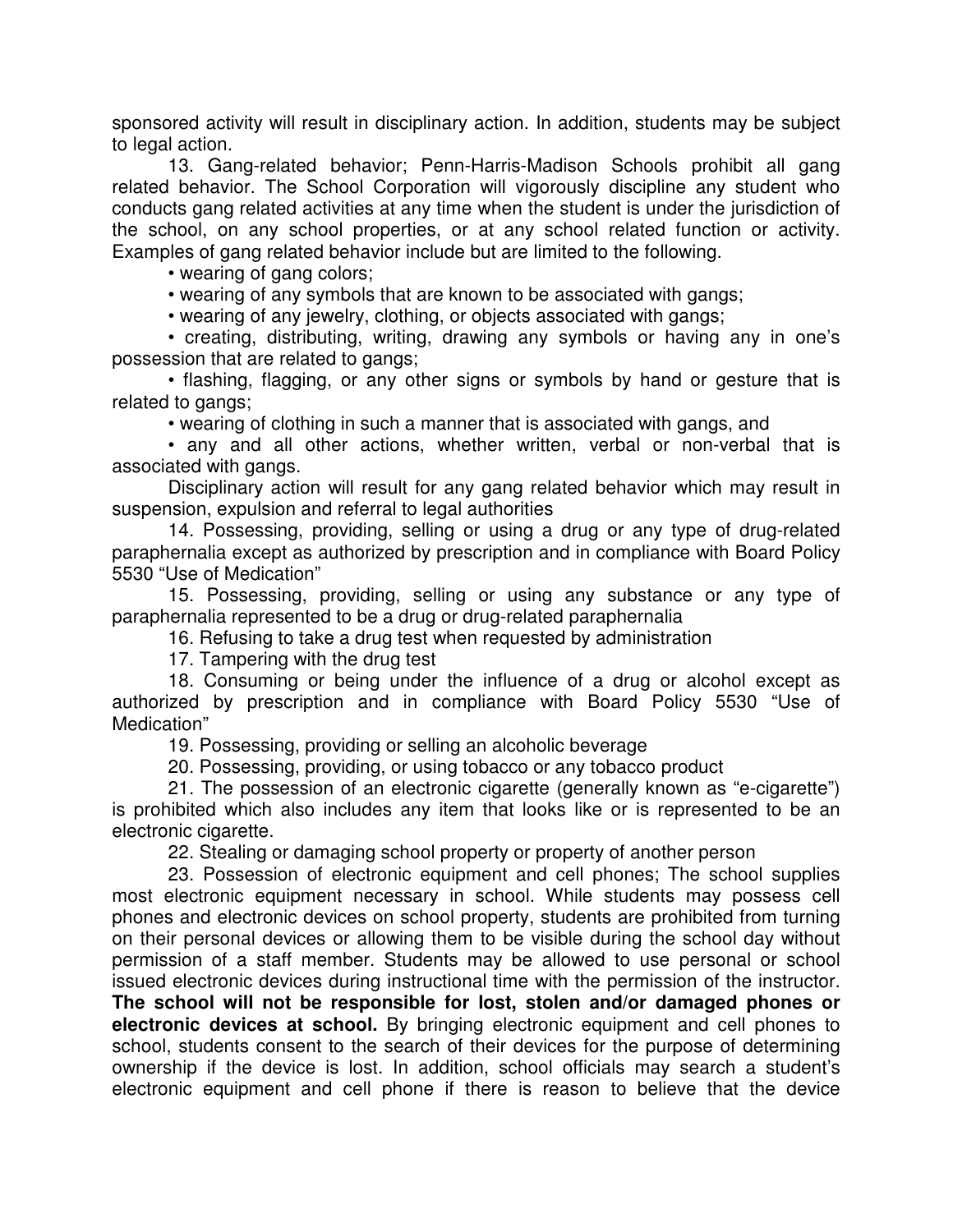contains evidence of a school rule or state/federal law violation and the search is reasonable in scope. Students using any type of personal electronic device during a class assessment (test, quiz, etc.) may be considered in violation of the academic dishonesty policy. A device that is not put away and/or turned off will be confiscated and returned at the end of the day. A second violation will result in the confiscation of the electronic device, which will only be returned to a parent or guardian. Further disciplinary actions will be taken if the student continues to violate this policy. Students using any type of personal electronic devise during standardized assessments (ISTEP+, ECA, Acuity, WIDA etc.) will be in violation of state and local policy. Student-level consequences for any such violations will be determined by Penn-Harris-Madison School Corporation.

• It is a violation of test security procedures for students to have access to cell phones or any other unauthorized device during testing.

• It is a violation of test security procedures for students to discuss or paraphrase test questions/materials (in person, by phone, via texting or social media, or any other communication vehicle) with anyone, including, but not limited to, other students (other students not only refers to students within the same school but also applies to any Indiana student).

• It is a violation of test security procedures for students to take pictures or snapshots of any test materials (practice or operational).

• In addition, it is a violation of test security procedures to share pictures or snapshots of test materials with anyone.

# **Important Notice to Students and Parents Regarding Cell Phone Content and Display:**

The Child Abuse/Neglect law requires school personnel to report to law enforcement or child protective services whenever there is reason to believe that any person/student is involved with "child exploitation" or "child pornography" as defined by Indiana Criminal Statues. Because student cell phones have been found in a number of Indiana school districts to have contained evidence of "sexual content" as defined above, it is important for parents and students to be aware of the legal consequences should this occur in our school system.

24. Sexting; Sending, sharing, viewing, or possessing pictures, text messages, emails, or other material of a sexual nature in electronic or any other form, including the contents of a cell phone or other electronic device may be considered as grounds for suspension or expulsion, regardless of whether the activities occurred in school or outside of school.

25. Public show of affection; the school does not encourage public displays of affection.

26. Knowingly interfering with school purposes or inducing another student to do so

27. Attempting or conspiring with another person to violate any student behavior standard

28. Knowingly failing to report to scheduled assignment without permission or acceptable excuse

29. Failing or refusing to comply with directions of an adult supervising a class or school activity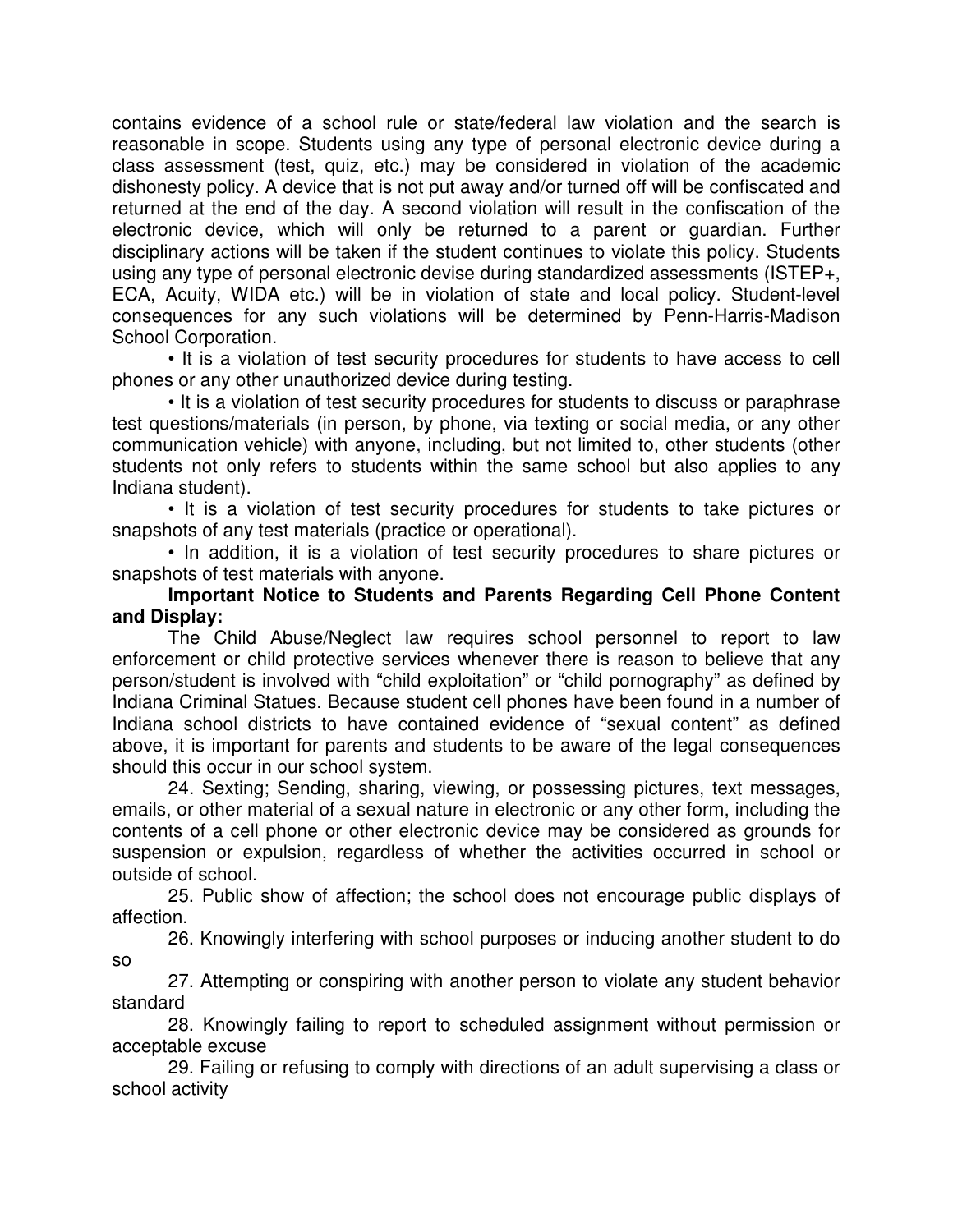30. Leaving a school activity or school property without prior approval of a teacher or supervising adult

31. Cheating on an academic assignment such as a test or homework, or knowingly assisting another student in academic dishonesty

32. Materially altering any school document such as a hall pass

# **Enforcement of Student Behavior Standards and Code of Conduct**

The standards and the Code of Conduct will be enforced by school administrators, teachers, teacher aides, bus drivers, and any other adult authorized by the school to supervise students.

1. The objectives of the enforcement of these standards and the Code of Conduct are:

A. to protect the physical safety of all persons and prevent damage to property;

B. to maintain an environment in which the educational objectives of the school can be achieved;

C. to enforce and instill the core values of the Penn-Harris-Madison School Corporation and its school community.

2. The seriousness of the offense and nature and extent of any discipline utilized to enforce student behavior standards and Code of Conduct will be determined by:

A. the nature and extent of any potential or actual injury, property damage, or disruption;

B. the student's prior disciplinary history and the relative success of any prior corrective efforts;

C. the willingness and ability of the student and the student's parents to participate in any corrective action;

D. the interest of other students in the school in a school environment free from behavior that violates the school's behavior standards;

E. any other aggravating or mitigating factor or circumstance including but not limited to zero tolerance policies.

Any student who is found to possess a firearm, deadly weapon, destructive device, or other weapon (as defined in Board Policy 5772) on school property, including school buses and other school transportation, shall be reported immediately to law enforcement officials. It will make no difference whether or not the weapon belongs to someone else unless the student can provide convincing evidence that the weapon was placed in the student's possession without his knowledge. If it can be confirmed that a weapon belonged to a student other than the one who possessed the weapon, that student shall also be subject to the same disciplinary action.

A weapon includes conventional objects like guns, pellet guns, knives, or club type implements. It may also include any toy that is presented as a real weapon or reacted to as a real weapon. Criminal charges may be filed for this violation. Possession of a weapon may subject a student to expulsion.

• A firearm is defined as any weapon that is capable of or designed to expel, or that may readily be converted to expel a projectile by means of an explosion.

• A destructive device means an explosive, incendiary, or overpressure device that is configured as a bomb, grenade, rocket with a propellant charge of more than 4 ounces, missile having an explosive or incendiary charge of more than one-quarter (1/4) ounce, mine, Molotov cocktail or device that is substantially similar to an item described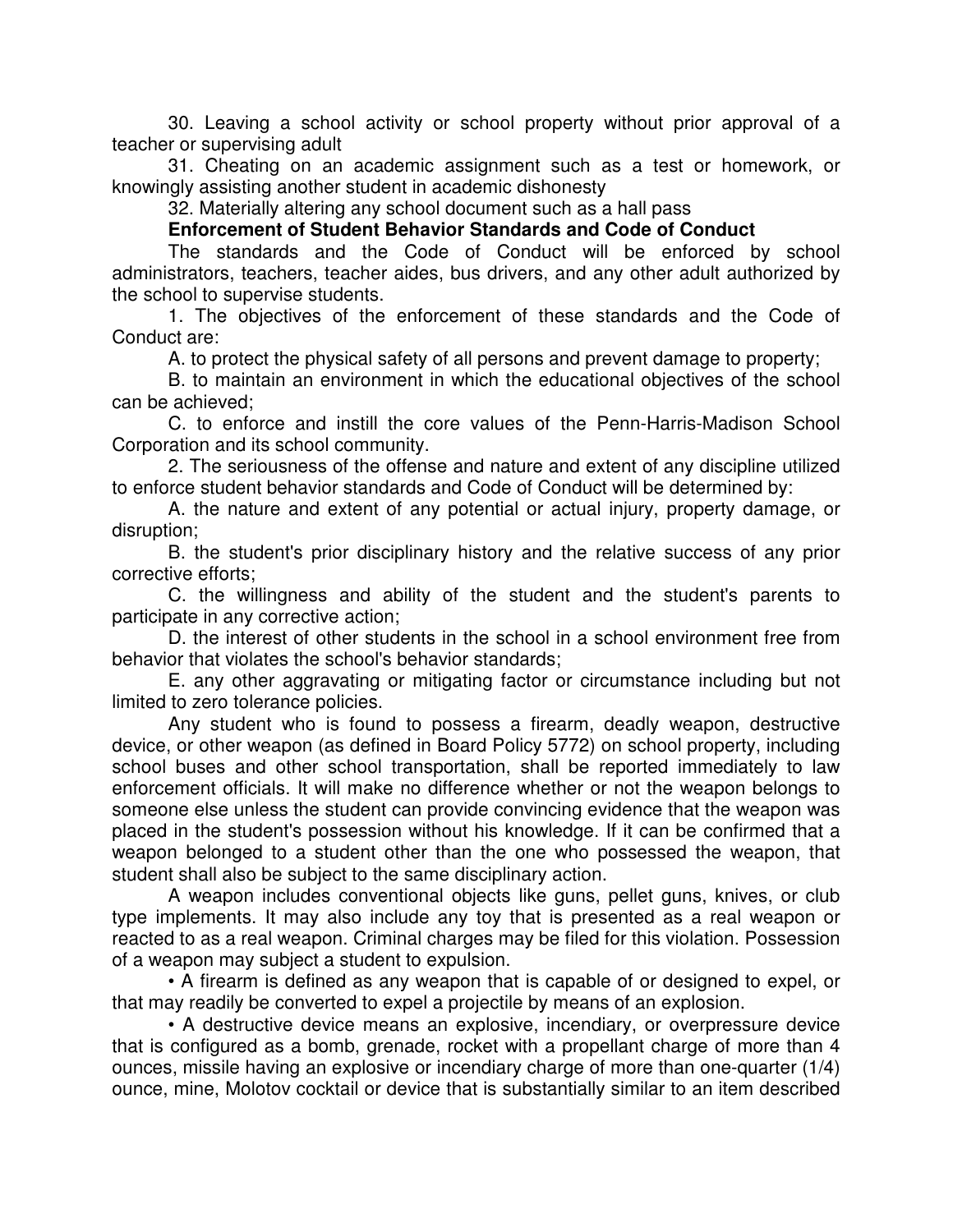in this list. In addition an destructive device can be a type of weapon that may be readily converted to expel a projectile by the action of an explosive or other propellant through a barrel that has a bore diameter of more than one-half inch or a combination of parts designed or intended for use in the conversion of a device into a destructive device.

• A deadly weapon is defined as a loaded or unloaded firearm or a destructive device, weapon, device, taser or electronic stun weapon, equipment, chemical substance, or other material that in the manner it is used or could ordinarily be used or is intended to be used is readily capable of causing serious bodily injury.

Disabled students under IDEA or Section 504 shall be expelled only in accordance with Federal law. Students who qualify for service under IDEA or Section 504 may be expelled only after a manifestation determination has ruled that the behavior was not due to the disability.

A student who has been expelled may apply for reinstatement in accordance with guidelines that are provided at the time of the expulsion.

#### **Discipline**

It is important to remember that the school's rules apply going to and from school, at school, on school property, at school-sponsored events, and on school transportation. In some cases a student can be suspended from school transportation for infractions of school bus rules. The Board has also extended the authority for school administrators to impose discipline for unlawful activity by students that occurs on or off school property if the activity interferes with school purposes or the educational function of the school. This authority applies to unlawful activity that may occur on weekends, holidays, and other school breaks including summer recess. In addition, students may be disciplined for cyber bullying that occurs off campus where disciplinary action is reasonably necessary to avoid substantial interference with school discipline or prevent an unreasonable threat to the rights of others to a safe and peaceful learning environment.

Penn High School teachers and staff are taking a proactive approach to discipline by utilizing the following steps:

# • Warning

- Teacher assigns a classroom consequence that is minor but meaningful
- Teacher calls home
- Formal referral to student's dean

These steps are used as a framework for positive behavior support. Depending upon the particular circumstance, teachers and staff may invoke one or more of these steps, without having first invoked the prior steps.

Ultimately, it is the Principal's responsibility to keep things orderly. In all cases, the school shall attempt to make discipline prompt and equitable and to have the consequences match the severity of the incident.

Two types of discipline are possible, informal and formal.

# **Informal Discipline**

Informal discipline takes place within the school. It may include but is not limited to:

• alternate assignments;

• change of seating or location;

• before-school, lunch-time, or after-school detention;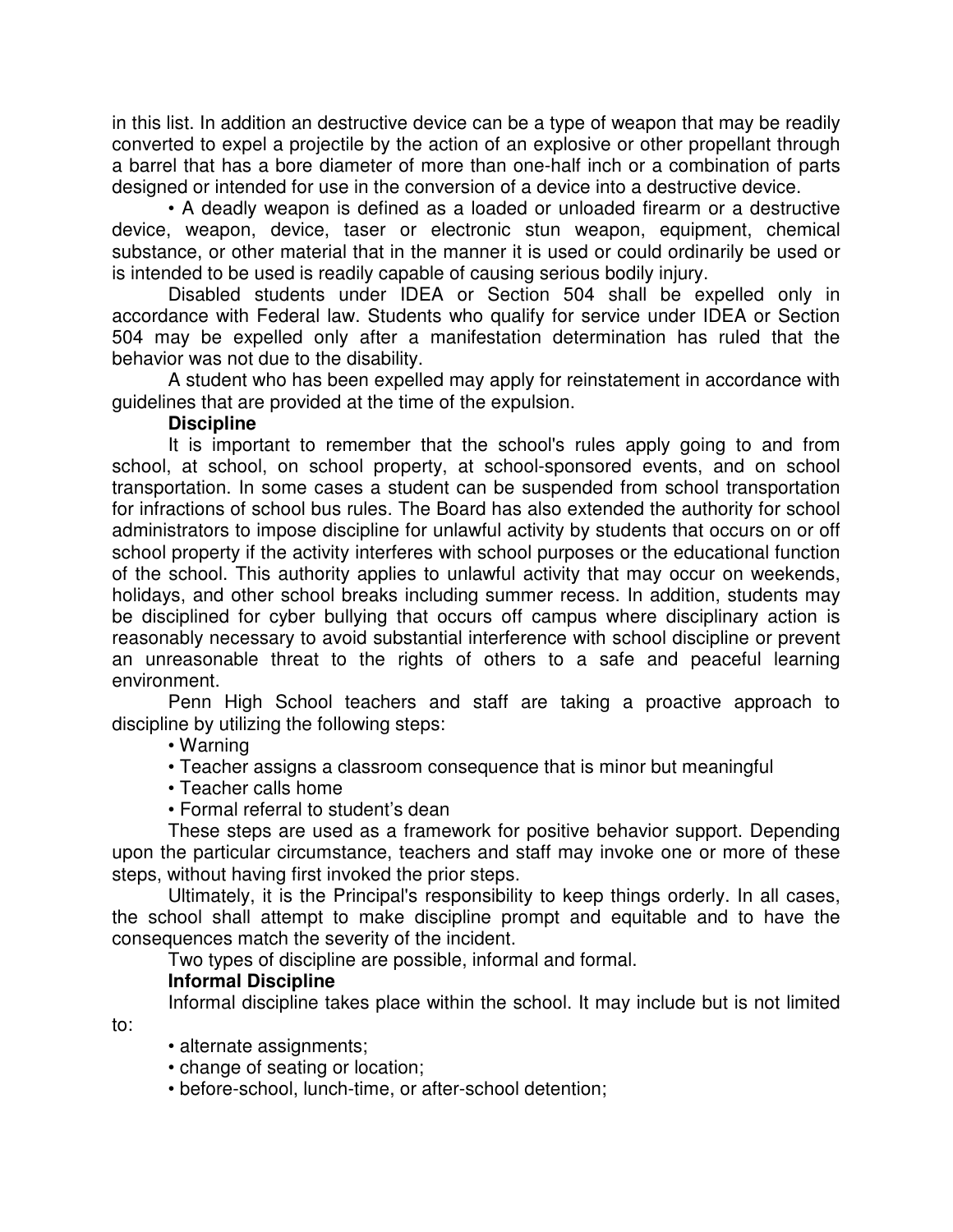- loss of parking;
- loss of driver's license;
- loss of dances and prom;
- removal from a class or activity;
- community service in accordance with IC 20-33-8-24 (9).

### **Formal Discipline**

Formal discipline removes the student from school. It includes:

- suspension for up to 10 school days;
- and/or expulsion for the remainder of a semester or longer.

#### **Expulsion**

### **Due Process Rights**

Before a decision is made as to whether or not to suspend or expel a student from school, the school will follow specific procedures.

### **Suspension from School**

The school administration may deny a student the right to attend school and/or take part in any school function for up to a maximum of ten (10) consecutive school days. When a student is being considered for a suspension, the administrator in charge will notify the student of the reason. The student will then be given an opportunity to explain his actions in an informal hearing with the administrator. After that informal hearing, the administrator in charge will make a decision whether or not to suspend. If a student is suspended, his parents will be then be notified, in writing, of the reason for and the length of the suspension.

When a student is suspended, he may make up work missed. The student/parent should initiate the request for his schoolwork. Work can be made up within 1 times the number of school days suspended. Teachers will provide such work during the period of the suspension or upon the student's return to school.

Students serving Out of School Suspension may not participate in extracurricular activities or events during the suspension. Any learning that cannot be made up such as labs, field trips, skill-practices, and the like or any learning that the student chooses not to make up may be reflected in the grades earned.

Two (2) suspensions or an expulsion may result in the revocation of the student's driver's license.

# **Expulsion from School**

An expulsion is a removal from school attendance and any school function for a period of more than ten (10) consecutive school days.

If, in the Principal's opinion, the alleged infraction warrants a longer period of removal from school, he shall refer the case to the Superintendent. The Superintendent shall review and appoint an expulsion examiner to conduct an expulsion hearing.

The student and/or the parent(s) will be notified of the time and place of the expulsion meeting and their rights in connection with that meeting as well as their right to waive the meeting if they choose to do so. The expulsion examiner, appointed by the Superintendent, will issue a written decision following the expulsion meeting.

NOTE: Any student who is found to possess a firearm, deadly weapon, destructive device, or other weapon (as defined in Board Policy 5772) on school property shall be reported immediately to law enforcement officials. In addition, students possessing firearms or destructive devices shall be subject to mandatory expulsion for a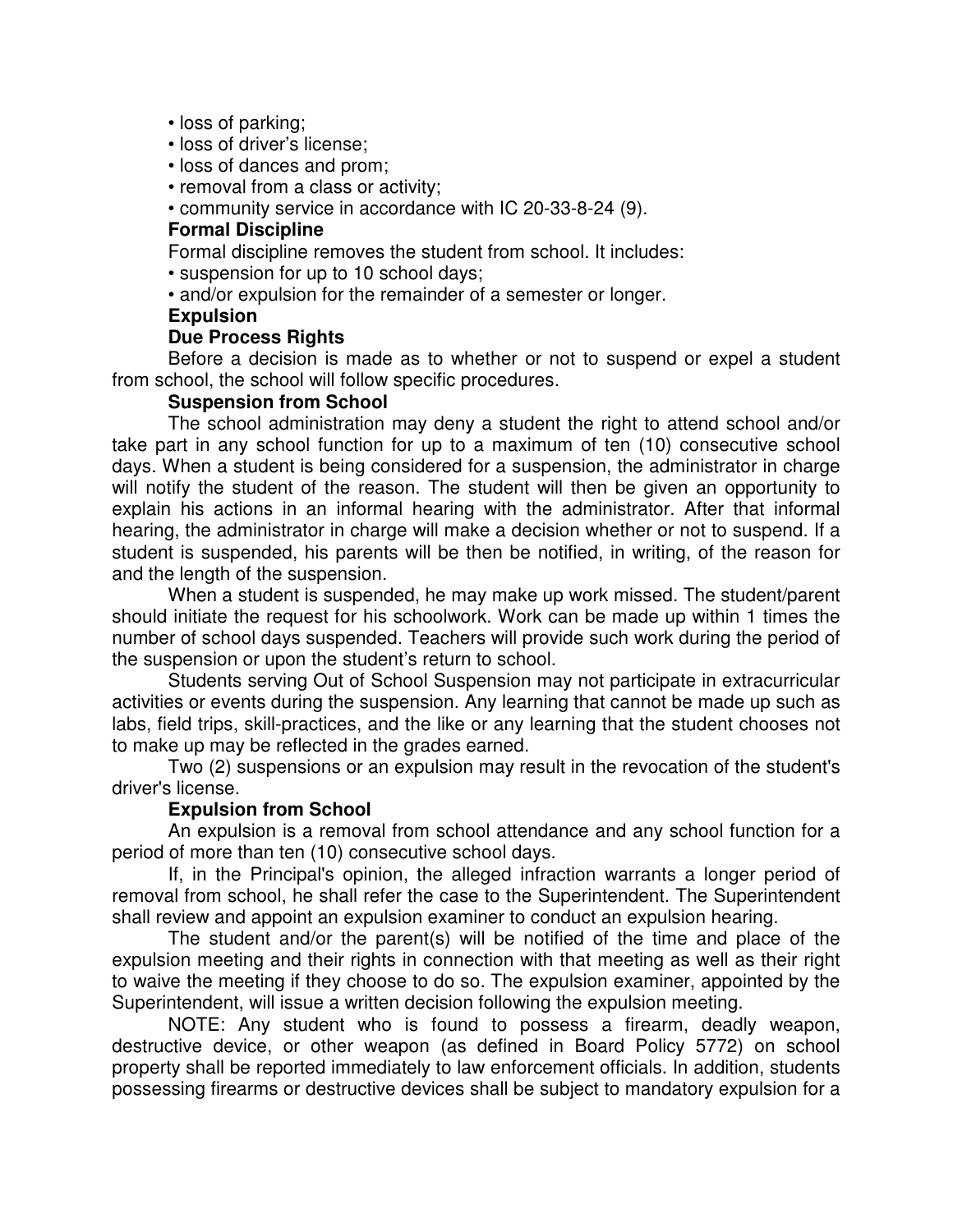period of one (1) year. Students possessing deadly (or other) weapons may be subject to expulsion for a period of up to one (1) calendar year.

The parent may appeal the expulsion decision. Upon receipt of a written appeal, the Board shall hold a meeting to consider the written evidence and arguments presented at the expulsion meeting. The Board may then decide to uphold the expulsion, authorize alternative disciplinary action, or decide no disciplinary action is necessary. The student or his parents may appeal the Board's decision to the appropriate court.

### **Search and Seizure**

Prior to a search of a student's person or his or her possessions, a school administrator shall seek consent from the student. If the student does not consent, such a search shall be permitted based only upon the administrator's individualized reasonable suspicion to believe that the search will produce evidence of a violation of a law, school rule, or a condition that endangers the safety or health of the student or others. Students who have obtained a Penn High School Parking Pass and drive a vehicle to school have consented to the search of their vehicle. Additional information regarding Search and Seizure can be found in Board Policy 5571.

Students equipment is the property of the school and may be searched at any time (I.C. 20-33-8-32). Locks are to prevent theft, not to prevent searches. Anything that is found in the course of a search that may be evidence of a violation of school rules or the law may be taken and held or turned over to the police. The school reserves the right not to return items that have been confiscated.

#### **Drug Test Instrument Use**

Drug tests are randomly conducted for all students participating in extracurricular activities, those whose parent/guardian have signed the Drug Testing Consent Form, and all students holding parking permits. Drug testing will test for the presence of any drugs or controlled substances, synthetic or otherwise, prohibited by P-H-M policy or state or federal law. Students who produce positive test results will be disciplined according to co-curricular, extra-curricular and/or student handbooks.

In addition, any student may be subject to a breath and/or drug test with reasonable suspicion. If the result indicates a violation of school rules as described in this handbook, the student will be disciplined in accordance with disciplinary procedures described in this handbook. If a student refuses to take the test, he will be advised that such refusal is a violation of school rules and Board policies and considered an admission of being under the influence of alcohol or drugs and may subject the student to disciplinary action.

# **Student Rights of Expression**

The school recognizes the right of students to express themselves. With the right of expression comes the responsibility to act appropriately. All items of self-expression must meet school guidelines. Material cannot be displayed or distributed if it:

1. is obscene, libelous, indecent, or vulgar,

2. advertises any product or service not permitted to minors by law,

3. contains harassing or derogatory messages that refer to race, ethnicity, religion, sex, disability and contains messages that

are contrary to the school's educational mission.

4. intends to incite fighting; or